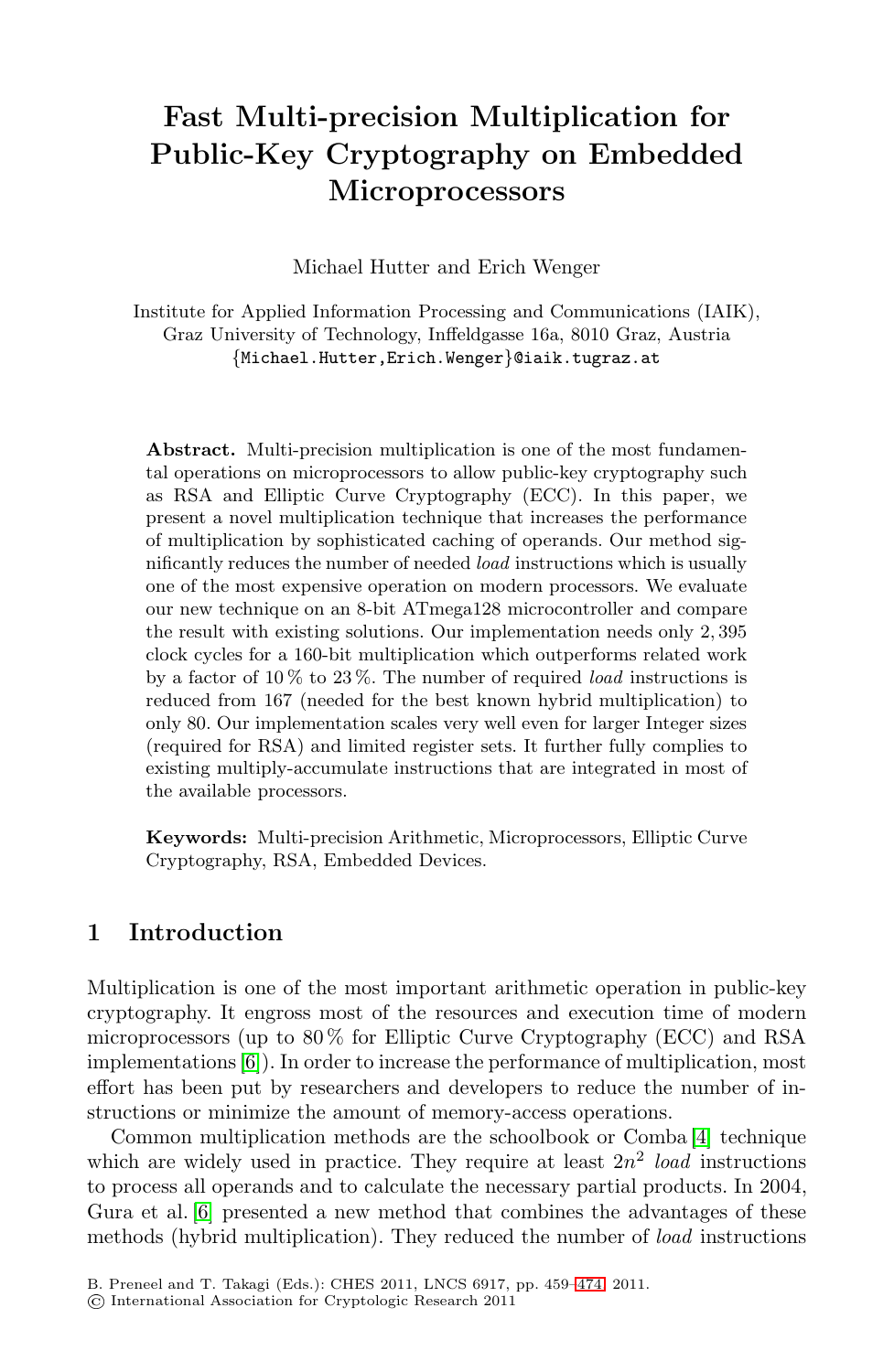to only  $2[n^2/d]$  where the parameter *d* depends on the number of available registers of the underlying architecture. They reported a performance gain of about 25 % compared to the classical Comba multiplication. Their 160-bit implementation needs 3,106 clock cycles on an 8-bit ATmega128 microcontroller. Since then, several authors applied this method [\[7,](#page-12-2)[12](#page-13-0)[,14](#page-13-1)[,15](#page-13-2)[,17\]](#page-13-3) and proposed various enhancements to further improve the performance. Most of the related work reported between 2,593 and 2,881 clock cycles on the same platform.

In this paper, we present a novel multiplication technique that reduces the number of needed *load* instructions to only  $2n^2/e$  where  $e > d$ . We propose a new way to process the operands which allows efficiently caching of required operands. In order to evaluate the performance, we use the ATmega128 microcontroller and compare the results with related work. For a 160-bit multiplication, 2,395 clock cycles are necessary which is an improvement by a factor of  $10\%$ compared to the best reported implementation of Scott et al. [\[14\]](#page-13-1) (which need 2,651 clock cycles) and by a factor of about 23 % compared to the work of Gura et al. [\[6\]](#page-12-0). We further compare our solution with different Integer sizes (160, 192, 256, 512, 1,024, and 2,048) and register sizes (*e* = 2, 4, 8, 10, and 20). It shows that our solution needs about 15 % less clock cycles for any chosen Integer size. Our solution also scales very well for different register sizes without significant loss of performance. Besides this, the method fully complies with common architectures that support multiply-accumulate instructions using a (Comba-like) triple-register accumulator.

The paper is organized as follows. In Section [2,](#page-1-0) we describe related work on that topic and give performance numbers for different multiplication techniques. Section [3](#page-2-0) describes different multi-precision multiplication techniques used in practice. We describe the operand scanning, product scanning, and the hybrid method and compare them with our solution. In Section [4,](#page-8-0) we present the results of our evaluations. We describe the ATmega128 architecture and give details about the implementation. Summary and conclusions are given in Section [5.](#page-11-0)

## <span id="page-1-0"></span>**2 Related Work**

In this section, we describe related work on multi-precision multiplication over prime fields. Most of the work given in literature make use of the hybridmultiplication technique [\[6\]](#page-12-0) which provides best performance on most microprocessors. This technique was first presented at CHES 2004 where the authors reported a speed improvement of up to 25 % compared to the classical Combamultiplication technique [\[4\]](#page-12-1) on 8-bit platforms. Their implementation requires 3,106 clock cycles for a 160-bit multiplication on an ATmega128 [\[1\]](#page-12-3). Several authors adopted the idea and applied the method for different devices and environments, e.g. sensor nodes. Wang et al. [\[18\]](#page-13-4) and Ugus et al. [\[16\]](#page-13-5) made use of this technique and implemented it on the MICAz motes which feature an ATmega128 microcontroller. Results for the same platform have been also reported by Liu et al. [\[11\]](#page-13-6) and Szczechowiak et al. [\[15\]](#page-13-2) in 2008 who provide software libraries (TinyECC and NanoECC) for various sensor-mote platforms. One of the first who improved the implementation of Gura has been due to Uhsadel et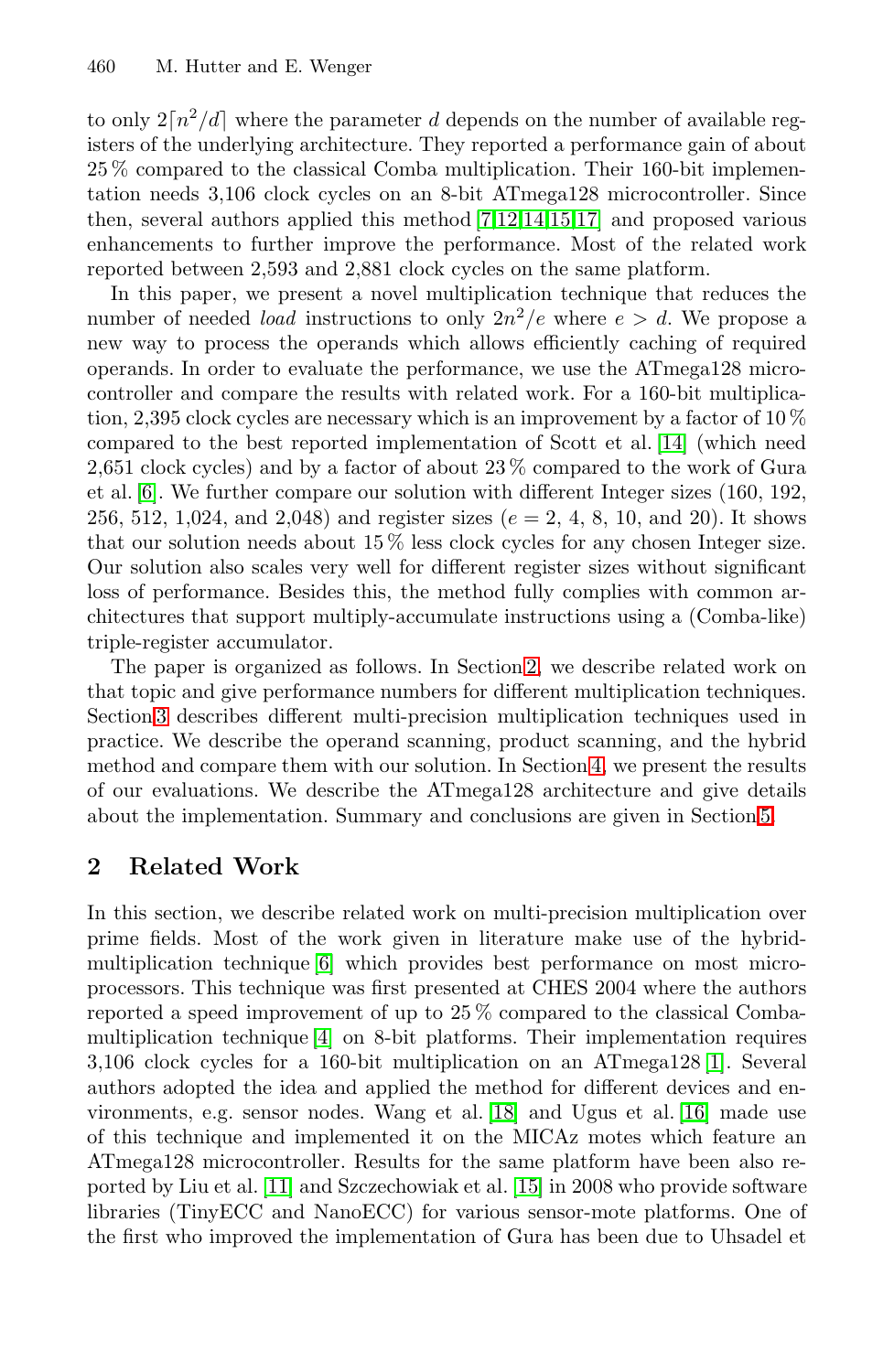al. [\[17\]](#page-13-3). They have been able to reduce the number of needed clock cycles to only 2,881. Further improvements have been also reported by Scott et al. [\[14\]](#page-13-1). They introduced additional registers (so-called *carry catchers*) and could increase the performance to 2,651 clock cycles. Note that they fully unrolled the execution sequence to avoid additional clock cycles for loop instructions. Similar results have been also obtained by Kargl et al. [\[7\]](#page-12-2) in 2008 which reported 2,593 clock cycles for an un-rolled 160-bit multiplication on the ATmega128.

In 2009, Lederer et al. [\[9\]](#page-13-7) showed that the needed number of addition and move instructions can be reduced by simply rearranging the instructions during execution of the hybrid-multiplication method. Similar findings have been also reported recently by Liu et al. [\[12\]](#page-13-0) who reported the fastest looped version of the hybrid multiplication needing 2,865 clock cycles in total.

## <span id="page-2-0"></span>**3 Multi-precision Multiplication Techniques**

In the following subsections, we describe common multiplication techniques that are often used in practice. We describe the operand scanning, product scanning, and hybrid multiplication method<sup>[1](#page-2-1)</sup>. The methods differ in several ways how to process the operands and how many *load* and *store* instructions are necessary to perform the calculation. Most of these methods lack in the fact that they load the same operands not only once but several times throughout the algorithm which results in additional and unnecessary clock cycles. We present a new multiplication technique that improves existing solutions by efficiently reducing the *load* instructions through sophisticated caching of operands.

Throughout the paper, we use the following notation. Let *a* and *b* be two *m*-bit large Integers that can be written as multiple-word array structures  $A =$  $(A[n-1], \ldots, A[2], A[1], A[0])$  and  $B = (B[n-1], \ldots, B[2], B[1], B[0])$ . Further let *W* be the word size of the processor (*e.g.* 8, 16, 32, or 64 bits) and  $n = \lceil m/W \rceil$ the number of needed words to represent the Integers *a* or *b*. We denote the result of the multiplication by *c* = *ab* and represent it in a double-size word  $array C = (C[2n-1], \ldots, C[2], C[1], C[0]).$ 

#### **3.1 Operand-Scanning Method**

Among the most simplest way to perform large Integer multiplication is the operand-scanning method (or often referred as *schoolbook* or *row-wise* multiplication method). The multiplication can be implemented using two nested loop operations. The outer loop loads the operand  $A[i]$  at index  $i = 0 \dots n - 1$  and keeps the value constant inside the inner loop of the algorithm. Within the inner loop, the multiplicand  $B[j]$  is loaded word by word and multiplied with the operand *A*[*i*]. The partial product is then added to the intermediate result of the same column which is usually buffered in a register or stored in data memory.

<span id="page-2-1"></span><sup>1</sup> Note that we do not consider multiplications methods such as Karatsuba-Ofman or FFT in this paper since they are considered to require more resources and memory accesses on common microcontrollers than the given methods [\[8\]](#page-12-4).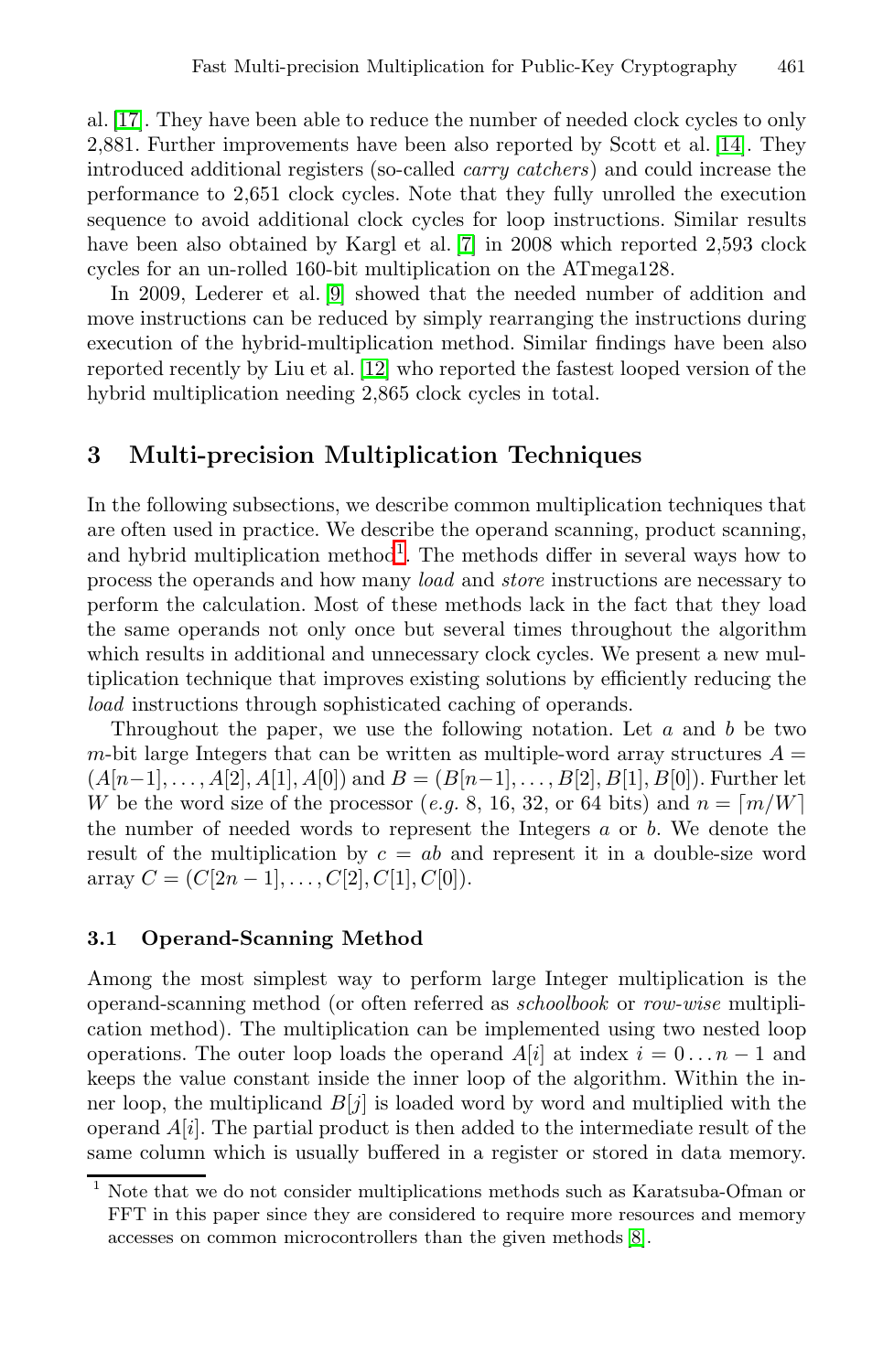<span id="page-3-0"></span>

**Fig. 1.** Operand-scanning multiplication of 8-word large Integers *a* and *b*

Figure [1](#page-3-0) shows the structure of the algorithm on the left side. The individual row levels can be clearly discerned. On the right side of the figure, all  $n^2$  partial products are displayed in form of a rhombus. Each point in the rhombus represents a multiplication  $A[i] \times B[j]$ . The most right-sided corner of the rhombus starts with the lowest indices  $i, j = 0$  and the most left-sided corner ends with the highest indices  $i, j = n - 1$ . By following all multiplications from the right to the lower-mid corner of the rhombus, it can be observed that the operand *A*[*i*] keeps constant for any index  $i \in [0, n)$ . The same holds true for the operand *B*[*j*] and  $j \in [0, n)$  by following all multiplications from right to the upper-mid corner of the rhombus. Note that this is also valid for the left-handed side of the rhombus.

For the operand-scanning method, it can be seen that the partial products are calculated from the upper-right side to the lower-left side of the rhombus (we marked the processing of the partial products with a black arrow). In each row, *n* multiplications have to be performed. Furthermore, 2*n load* operations and *n store* operations are required to load the multiplicand and the intermediate result  $C[i + j]$  and to store the result  $C[i + j] \leftarrow C[i + j] + A[i] \times B[j]$ . Thus,  $3n^2 + 2n$ memory operations are necessary for the entire multi-precision multiplication. Note that this number decreases to  $n^2 + 3n$  for architectures that can maintain the intermediate result in available working registers.

#### **3.2 Product-Scanning Method**

Another way to perform a multi-precision multiplication is the product-scanning method (also referred as *Comba* [\[4\]](#page-12-1) or *column-wise* multiplication method). There, each partial product is processed in a column-wise approach. This has several advantages. First, since all operands of each column are multiplied and added consecutively (within a multiply-accumulate approach), a final word of the result is obtained for each column. Thus, no intermediate results have to be stored or loaded throughout the algorithm. In addition, the handling of carry propagation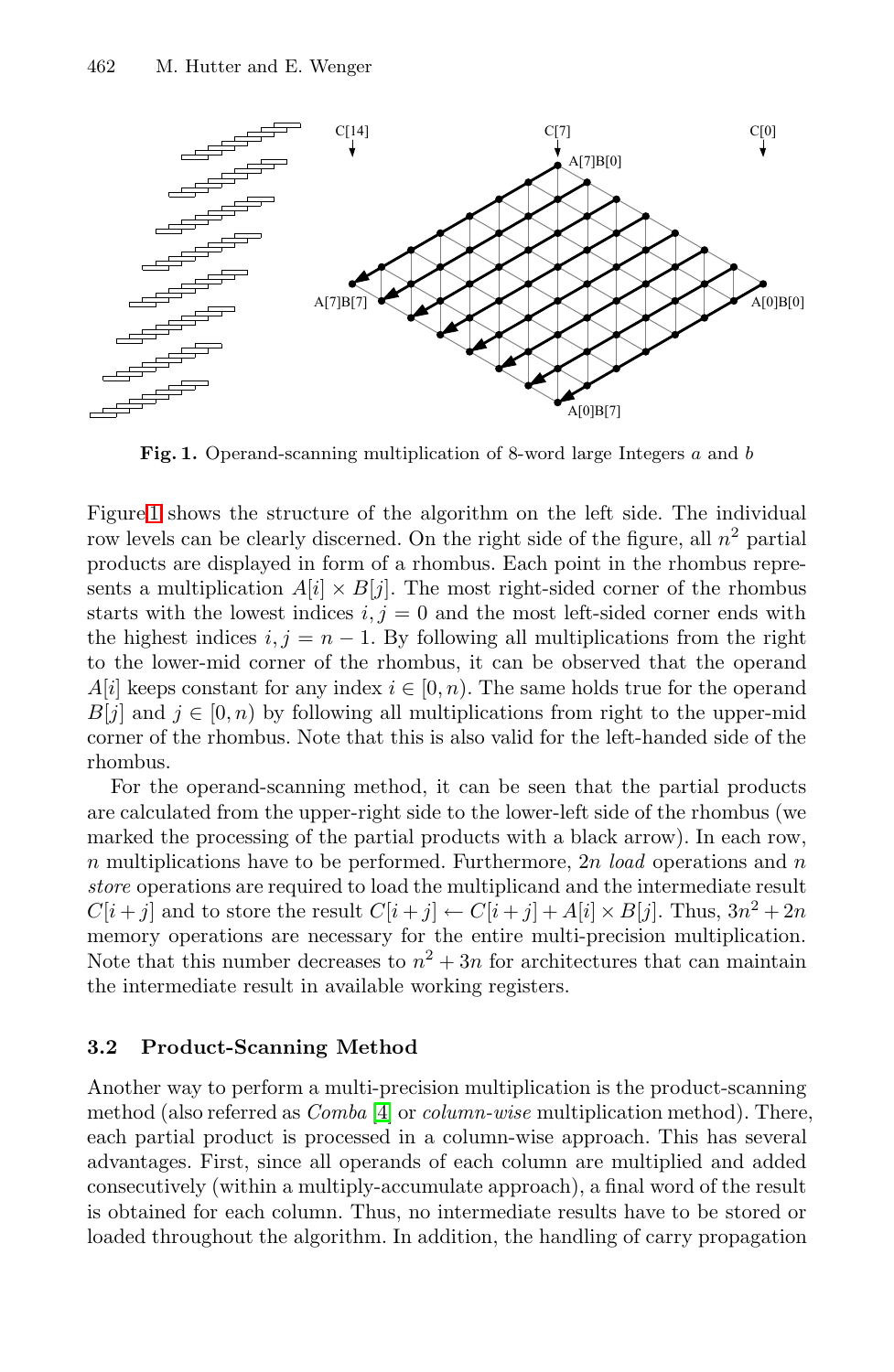<span id="page-4-1"></span>

**Fig. 2.** Product-scanning multiplication of 8-word large Integers *a* and *b*

is very easy because the carry can be simply added to the result of the next column using a simple register-copy operation. Second, only five working registers are needed to perform the multiplication: two registers for the operand and multiplicand and three registers for accumulation<sup>[2](#page-4-0)</sup>. This makes the method very suitable for low-resource devices with limited registers.

Figure [2](#page-4-1) shows the structure of the product-scanning method. By having a look at the rhombus, it shows that by processing the partial products in a column-wise instead of a row-wise approach, only one *store* operation is needed to store the final word of the result. For the entire multi-precision operation,  $2n^2$ *load* operations are necessary to load the operands *A*[*i*] and *B*[*j*] and 2*n store* operations are needed to store the result. Therefore,  $2n^2+2n$  memory operations are needed.

#### **3.3 Hybrid Method**

The hybrid multiplication method [\[6\]](#page-12-0) combines the advantages of the operandscanning and product-scanning method. It can be implemented using two nested loop structures where the outer loop follows a product-scanning approach and the inner loop performs a multiplication according to the operand-scanning method.

The main idea is to minimize the number of *load* instructions within the inner loop. For this, the accumulator has to be increased to a size of  $2d + 1$  registers. The parameter *d* defines the number of rows within a processed block. Note that the hybrid multiplication is equals to the product-scanning method if parameter *d* is chosen as  $d = 1$  and it is equal to the operand-scanning method if  $d = n$ .

Figure [3](#page-5-0) shows the structure of the hybrid multiplication for  $d = 4$ . It shows that the partial products are processed in form of individual blocks (we marked the processing sequence of the blocks from 1 to 4). Within one block, all operands are processed row by row according to the operand-scanning approach. Note that

<span id="page-4-0"></span> $2$  We assume the allocation of three registers for the accumulator register whereas  $2 +$  $\lceil log_2(n)/W \rceil$  registers are actually needed to maintain the sum of partial products.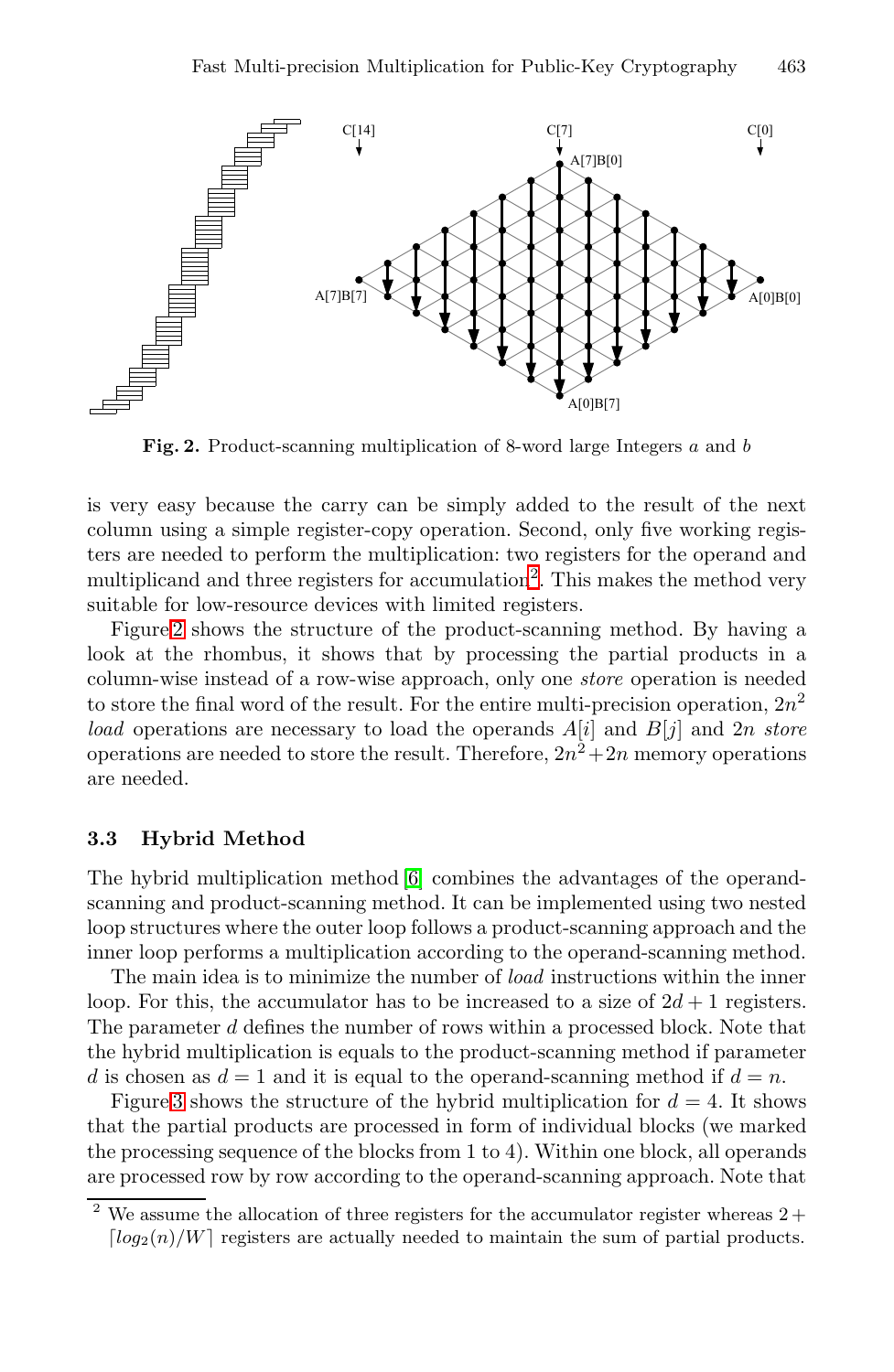<span id="page-5-0"></span>

**Fig. 3.** Hybrid multiplication of 8-word large Integers *a* and *b*  $(d = 4)$ 

these blocks use operands with a very limited range of indices. Thus, several *load* instructions can be saved in cases where enough working registers are available. However, the outer loop of the hybrid method processes the blocks in a columnwise approach. So between two consecutive blocks no operands can be shared and all operands have to be loaded from memory again. This becomes clear by having a look at the processing of Block 1-3. Block 2 and 3 do not share any operands that possess the same indices. Therefore, all operands that have already been loaded for Block 1 and that can be reused in Block 3 have to be loaded again after processing of Block 2 which requires additional and unnecessary *load* instructions. However, in total, the hybrid method needs  $2\lceil n^2/d \rceil + 2n$  memoryaccess instructions which provides good performances on devices that feature a large register set.

#### **3.4 Operand-Caching Method**

We present a new method to perform multi-precision multiplication. The main idea is to reduce the number of memory accesses to a minimum by efficiently caching of operands. We show that by spending a certain amount of *store* operations, a significant amount of *load* instructions can be saved by reusing operands that have been already loaded in working registers.

The method basically follows the product-scanning approach but divides the calculation into several rows. In fact, the product-scanning method provides best performance if all needed operands can be maintained in working registers. In such a case, only 2*n load* instructions and 2*n store* instructions would be necessary. However, the product-scanning method becomes inefficient if not enough registers are available or if the Integer size is too large to cache a significant amount of operands. Hence, several *load* instructions are necessary to reload and overwrite the operands in registers.

In the light of this fact, we propose to separate the product-scanning method into individual rows  $r = |n/e|$ . The size *e* of each row is chosen in a way that all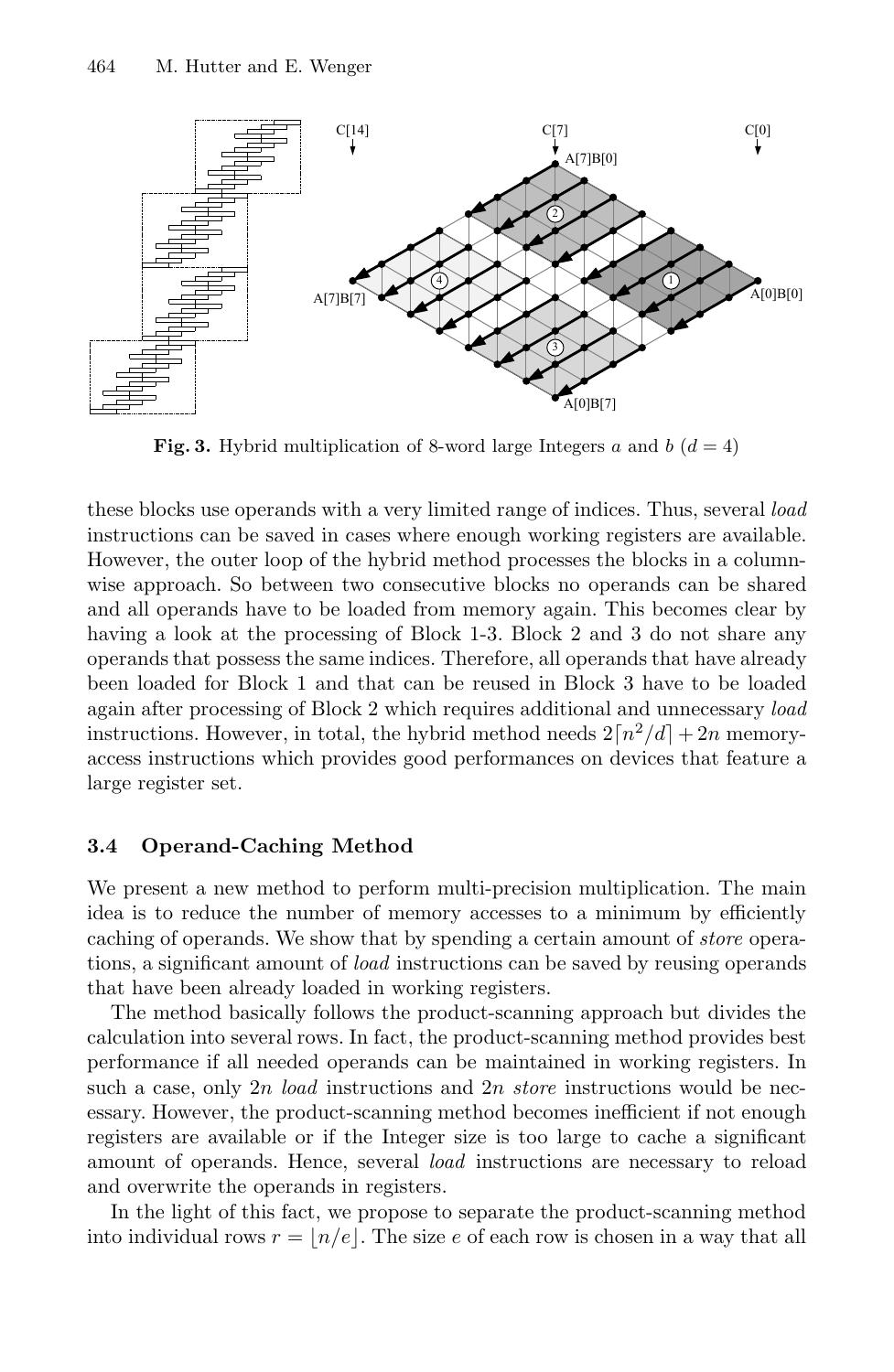<span id="page-6-0"></span>

**Fig. 4.** Operand-caching multiplication of 8-word large Integers  $a$  and  $b$  ( $e = 3$ )

needed words of one operand can be cached in the available working registers. Figure [4](#page-6-0) shows the structure of the proposed method for parameter *e* = 3. That means, 3 registers are reserved to store 3 words of operand *a* and 3 registers are reserved to store 3 words of operand *b*. Thus, we assume  $f = 2e + 3 = 9$ available registers including a triple-word accumulator. The calculation is now separated into  $r = \lfloor 8/3 \rfloor = 2$  rows, *i.e.*  $r_0$  and  $r_1$ , and consists of one remaining block which we further denote as initialization block *binit*. This block calculates the partial products which are not processed by the rows.

All rows are further separated into four parts. Part 1 and 4 use the classical product-scanning approach. Part 2 and 3 perform an efficient multiplyaccumulate operation of already cached operands.

The algorithm starts with the calculation of *binit* and processes the individual rows afterwards (starting from the the smallest to the largest row, *i.e.* from the top to the bottom of the rhombus). Furthermore, all partial products are generated from right to left. In the following, we describe the algorithm in a more detail.

- **Initialization Block** *binit***.** This block (located in the upper-mid of the rhombus) performs the multiplication according to the classical product-scanning method. The Integer size of the  $b_{init}$  multiplication is  $(n - re)$ , *i.e.*  $8 - 6 = 2$ in our example, which is by definition smaller than *e*. Because of that, all operands can be loaded and maintained within the available registers resulting in only  $4(n - re)$  memory-access operations. Note that the calculation of *binit* is only required if there exist remaining partial products, *i.e. n* mod  $e \neq 0$ . If *n* mod  $e = 0$ , the calculation of  $b_{init}$  is skipped. Furthermore, consider the special case when  $n < e$  where only  $b_{init}$  has to be performed skipping the processing of rows (trivial case).
- **Processing of Rows.** In the following, we describe the processing of each row  $p = r - 1 \dots 0$ . Each row consists of four parts.
- Part 1. This part starts with a product-scanning multiplication. All operands for that row are first loaded into registers, *i.e.*  $A[i]$  with  $i = pe \dots e(p+1) - 1$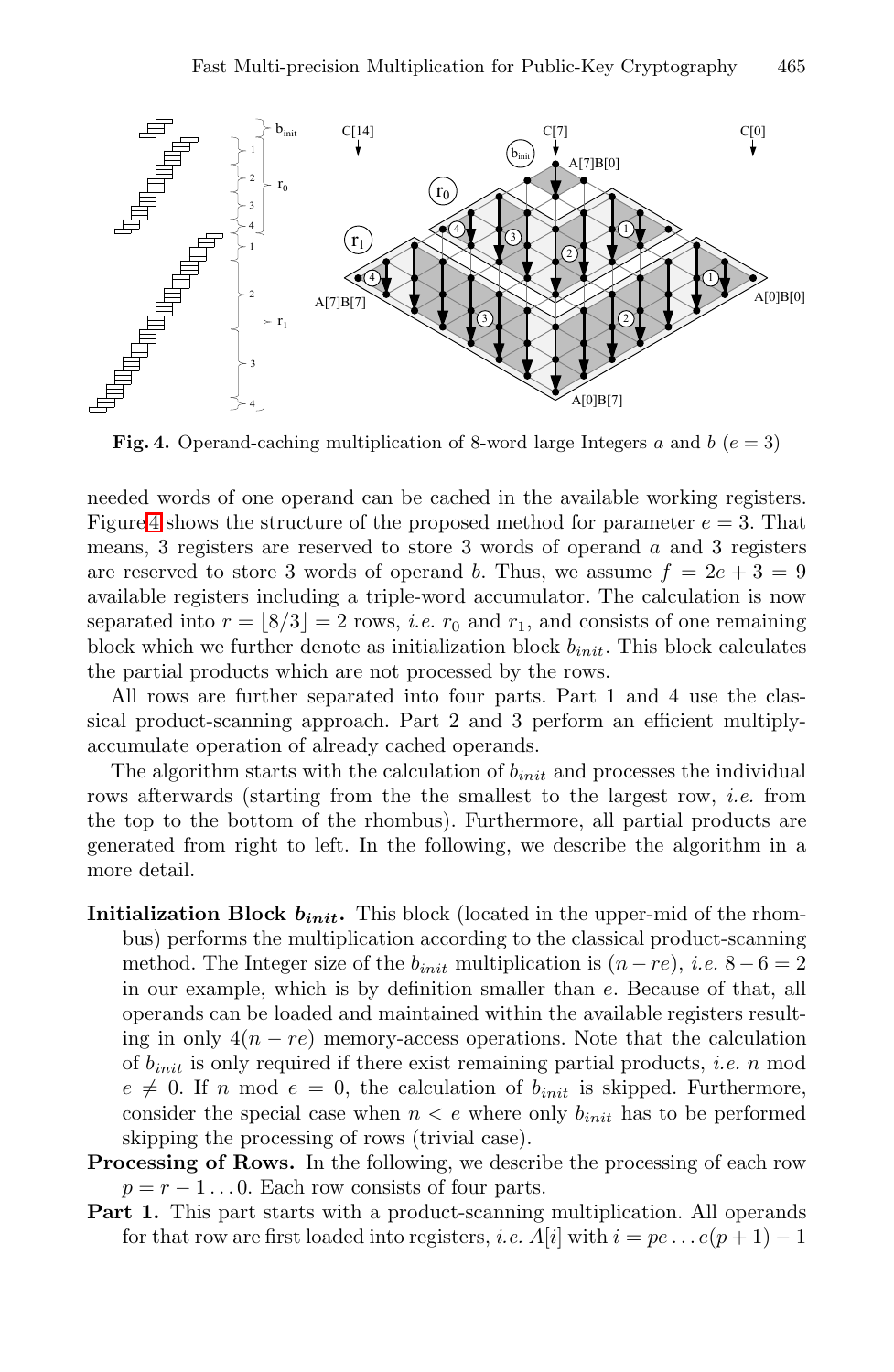<span id="page-7-0"></span>

**Fig. 5.** Processing of Part 2 and 3 of the row *r*<sup>1</sup>

and  $B[j]$  with  $j = 0 \dots e-1$ . The sum of all partial products  $A[i] \times B[j]$  is then stored as intermediate result to the memory location  $C[i]$  (same index range as *A*[*i*]). Therefore, 2*e load* instructions and *e store* instructions are needed.

- **Part 2.** The second part, processes  $n e(p + 1)$  columns using a multiplyaccumulate approach. Since all operands of *A*[*i*] were already loaded and used in Part 1, only one word  $B[j]$  has to be loaded from one column to the next. The operands  $A[i]$  are kept constant throughout the processing of Part 2. Next to the needed *load* instructions for *B*[*j*], we have to load and update the intermediate result of Part 1 with the result obtained in Part 2. Thus,  $2(n - e(p+1))$  *load* and  $n - e(p+1)$  *store* instructions are required for that part.
- **Part 3.** The third part performs the same operation as described in Part 2 except that the already loaded operands  $B[j]$  are kept constant and that one word *A*[*i*] is loaded for each column. Figure [5](#page-7-0) shows the processing of Part 2 and 3 of row  $r_1$  ( $p = 0$ ). For each column, two *load* instructions are necessary (marked in grey). All other operands have been loaded and cached in previous parts. Operands which are not required for further processing are overwritten by new operands, *e.g.*  $B[1] \ldots B[4]$  in Part 2 of our example.
- **Part 4.** The last part calculates the remaining partial products. In contrast to Part 1, no *load* instructions are required since all operands have been already loaded in Part 3. Hence, only *e* memory-access operations are needed to store the remaining words of the (intermediate) result *c*.

Table [1](#page-8-1) summaries the memory-access complexity of the initialization block and the individual parts of a row *p*. By summing up all *load* instructions, we get

$$
2(n-re) + \sum_{p=0}^{r-1} (4n - 4pe - 2e) = 2n + 4rn - 2er^2 - 2er \le \frac{2n^2}{e}.
$$
 (1)

The total number of *store* operations can be evaluated by

$$
2(n-re) + \sum_{p=0}^{r-1} (2n - 2pe) = 2n + 2rn - er^2 - er \le \frac{n^2}{e} + n.
$$
 (2)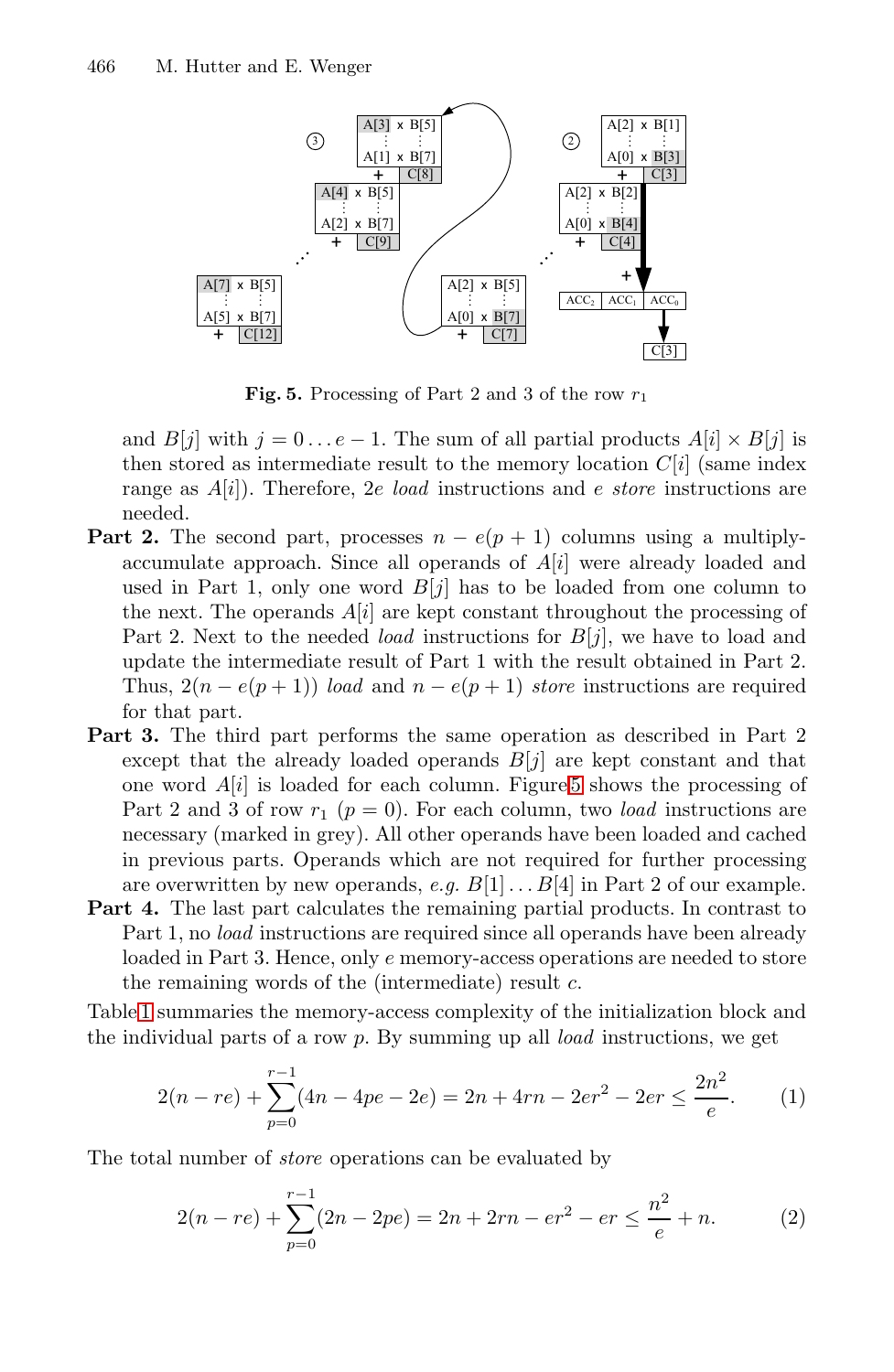| Component  | Load Instr.   | Store Instr. | Total         |
|------------|---------------|--------------|---------------|
| $b_{init}$ | $2(n-re)$     | $2(n-re)$    | $4(n-re)$     |
| Part 1     | 2e            | е            | 3e            |
| Part 2     | $2(n-e(p+1))$ | $n-e(p+1)$   | $3(n-e(p+1))$ |
| Part 3     | $2(n-e(p+1))$ | $n-e(p+1)$   | $3(n-e(p+1))$ |
| Part 4     |               |              | e             |

<span id="page-8-1"></span>**Table 1.** Memory-access complexity of  $b_{init}$  and each part of row  $p = 0 \ldots r - 1$ 

Table [2](#page-8-2) lists the complexity of different multi-precision multiplication techniques. It shows that the hybrid method needs  $2\left[\frac{n^2}{d}\right]$  *load* instructions whereas the operand-caching technique needs about  $\frac{2n^2}{e}$ . Since the total number of available registers  $f$  equals to  $2e + 3$  for the operand-caching technique (2*e* registers for the operand registers and three registers for the accumulator) and  $3d+2$  for the hybrid method  $(d+1)$  registers for the operands and  $2d+1$  registers for the accumulator), we obtain

$$
2e + 3 = 3d + 2 \implies e = \frac{3d - 1}{2} \quad \text{and} \quad e > d. \tag{3}
$$

If we compare the total number of memory-access instructions for the hybrid and the operand-caching method and express both runtimes using *f*, we get

$$
2\left[\frac{3n^2}{f-2}\right] + 2n > \frac{6n^2}{f-3} + n
$$
 (4)

Note that there are more parameters to consider. The number of additions of the operand-caching method is  $3n^2$  and the number of additions of the hybrid method is  $n^2(2+d/2)$  (upper bound). Also the pseudocode of Gura et al. [\[6\]](#page-12-0) for the hybrid multiplication method is inefficient in the special case of *n* mod  $d \neq 0$ .

| Method                 | $_{\rm Load}$         | <b>Store</b> | Memory                      |
|------------------------|-----------------------|--------------|-----------------------------|
|                        | Instructions          | Instructions | <b>Instructions</b>         |
| Operand Scanning       | $2n^2 + n$            | $n^2 + n$    | $3n^2+2n$                   |
| Product Scanning [4]   | $2n^2$                | 2n           | $2n^2 + 2n$                 |
| Hybrid [6]             | $2\lceil n^2/d\rceil$ | 2n           | $2\lceil n^2/d \rceil + 2n$ |
| <b>Operand Caching</b> | $2n^2/e$              | $n^2/e+n$    | $3n^2/e+n$                  |

<span id="page-8-2"></span>**Table 2.** Memory-access complexity of different multiplication techniques

#### <span id="page-8-0"></span>**4 Results**

We used the 8-bit ATmega128 microcontroller for evaluating the new multiplication technique. The ATmega128 is part of the megaAVR family from Atmel [\[1\]](#page-12-3). It has been widely used in embedded systems, automotive environments, and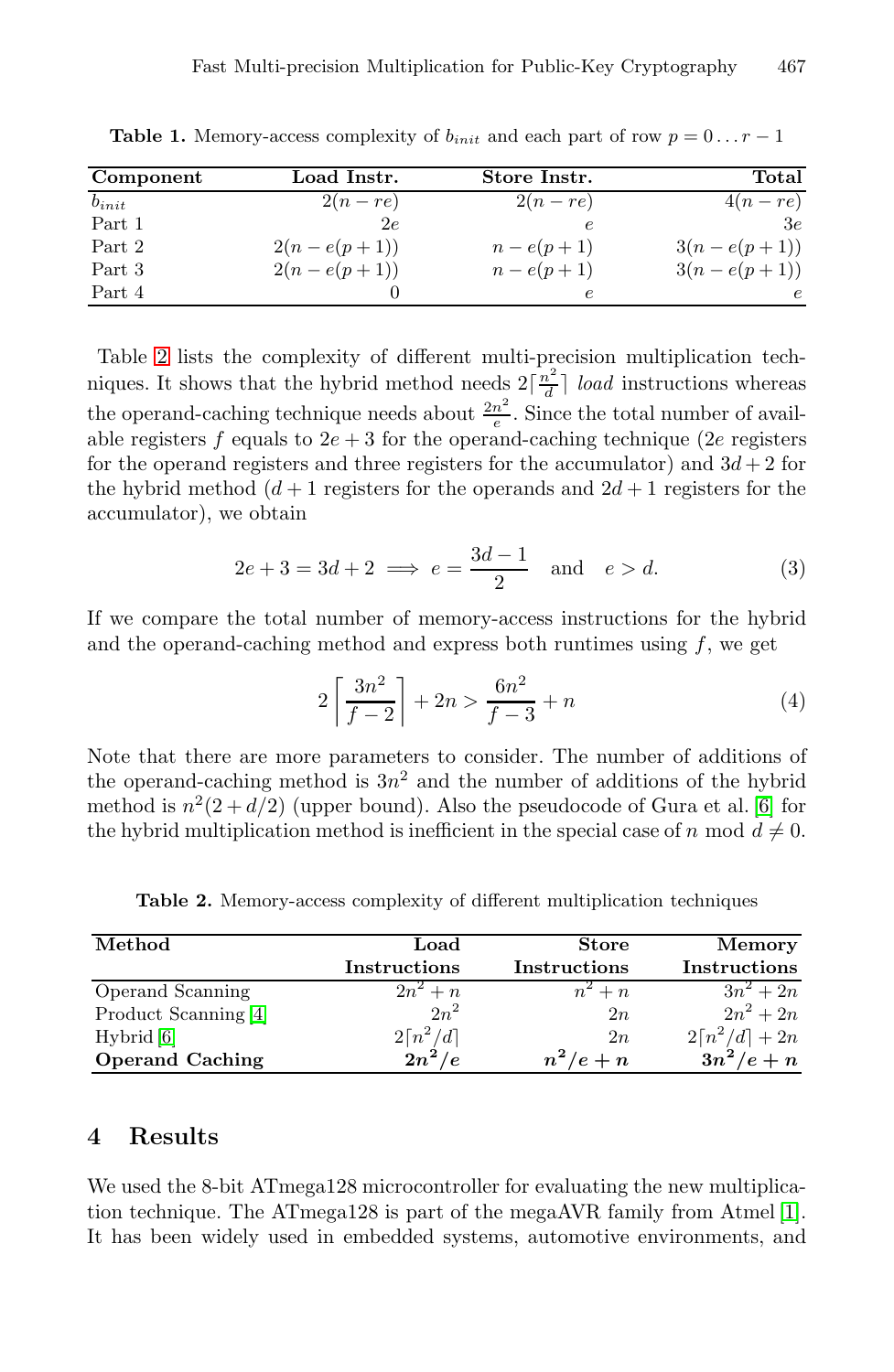| Method                          | Instruction |     |      |            |             | Clock               |        |
|---------------------------------|-------------|-----|------|------------|-------------|---------------------|--------|
|                                 |             | SТ  | MULI | <b>ADD</b> | <b>MOVW</b> | Others <sup>1</sup> | Cycles |
| Operand Scanning                | 820         | 440 | 400  | 1.600      |             | 464                 | 5.427  |
| <b>Product Scanning</b>         | 800         | 40  | 400  | 1.200      |             | 159                 | 3,957  |
| Hybrid $(d=4)$                  | 200         | 40  | 400  | 1.250      | 202         | 109                 | 2,904  |
| <b>Operand Caching</b> $(e=10)$ | 80          | 60  | 400  | 1.240      | $\bf{2}$    | 68                  | 2.395  |

<span id="page-9-0"></span>**Table 3.** Unrolled instruction counts for a 160-bit multiplication on the ATmega128

sensor-node applications. The ATmega128 is based on a RISC architecture and provides 133 instructions [\[2\]](#page-12-5). The maximum operating frequency is 16 MHz. The device features 128 kB of flash memory and 4 kB of internal SRAM. There exist 32 8-bit general-purpose registers (R0 to R31). Three 16-bit registers can be used for memory addressing, i.e. R26:R27, R28:R29, and R30:R31 which are denoted as X, Y, and Z. Note that the processor also allows pre-decrement and post-increment functionalities that can be used for efficient addressing of operands. The ATmega128 further provides an hardware multiplier that performs an  $8 \times 8$ -bit multiplication within two clock cycles. The 16-bit result is stored in the registers R0 (lower word) and R1 (higher word).

We used register *R*25 to store a zero value. Furthermore, we reserved R23, R24, and R25 as accumulator register. Thus, 20 registers, *i.e.* R2...R21, can be used to store and cache the words of the operands  $(e = 10$  registers for each operand *a* and *b*). All implementations have been done by using a self-written code generator that allows the generation of (looped & unrolled) assembly code.

In order to demonstrate the performance of our method, we implemented all multiplication techniques described in Section [3.](#page-2-0) For comparison reasons, we decided to implement a  $160 \times 160$ -bit multiplication as it has been done by most of the related work. Note that for RSA and ECC, larger Integer sizes are recommended in practice [\[10](#page-13-8)[,13\]](#page-13-9). The Standards for Efficient Cryptography (SEC) already removed the recommended secp160r1 elliptic curve from their standard since SEC version 2 of 2010 [\[3\]](#page-12-6).

Table [3](#page-9-0) summarizes the instruction counts for the operand scanning, product scanning, hybrid, and operand-caching implementation. The operand-scanning and product-scanning methods have been implemented without using all the available registers (as it usually would be implemented). For hybrid multiplication, we applied  $d = 4$  because it allows a better optimization regarding necessary addition operations compared to a multiplication with  $d = 5$ . The carry propagation problem has been solved by implementing a similar approach as proposed by Liu et al. [\[12\]](#page-13-0). Thus, 200 MOVW instructions have been necessary to handle the carry propagation accordingly. For a fair comparison, all methods have been optimized for speed and provide unrolled instruction sequences. Furthermore, we implemented all accumulators as ring buffers to reduce necessary MOV instructions. After each partial-product generation, the indices of the accumulator registers are shifted so that no MOV instructions are necessary to copy the carry.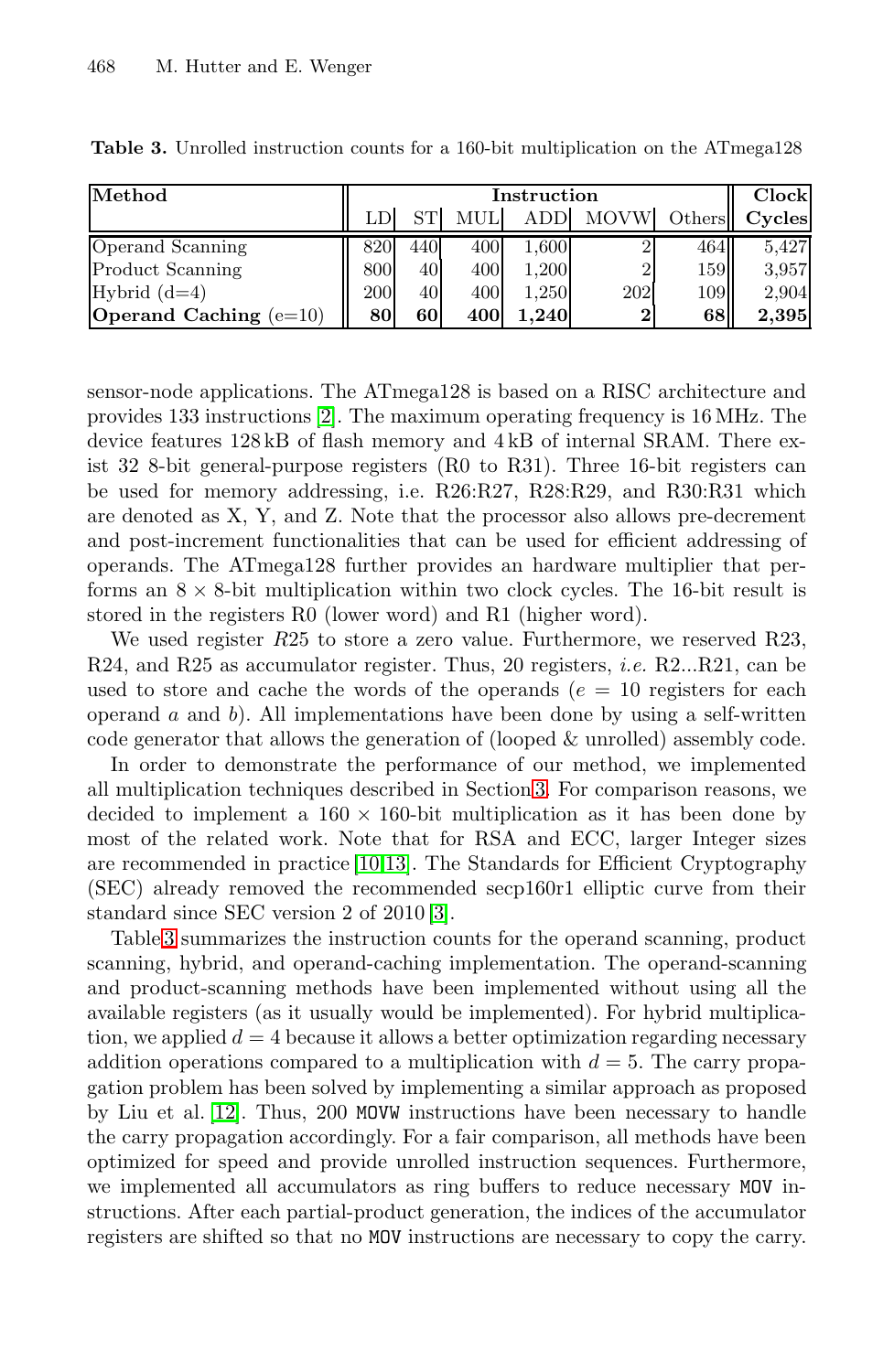| <b>Size</b><br>[bit] | Op.<br>Scan. | Prod.<br>Scan. | Hybrid<br>Method | Operand<br>Caching |
|----------------------|--------------|----------------|------------------|--------------------|
| 160                  | 5,427        | 3,957          | 2,904            | 2,395              |
| 192                  | 7,759        | 5,613          | 4,144            | 3,469              |
| 256                  | 13,671       | 9,789          | 7,284            | 6,123              |
| 512                  | 53,959       | 38,013         | 28,644           | 24,317             |
| 1,024                | 214,407      | 149,757        | 113,604          | 96,933             |
| 2,048                | 854,791      | 594,429        | 452,484          | 387,195            |

<span id="page-10-0"></span>**Table 4.** Comparison of multiplication methods

for different Integer sizes



**Fig. 6.** Comparison chart

Best results have been obtained for the operand-caching technique. By trading additional 20 *store* instructions, up to 120 *load* instructions could be saved when we compare the result with the best reference values (hybrid implementation). Note that *load*, *store*, and *multiply* instructions on the ATmega128 are more expensive than other instructions since they require two clock cycles instead of only one. For operand-caching multiplication, almost the same amount of *load* and *store* instructions are required. In total 2,395 clock cycles are needed to perform the multiplication. Compared to the hybrid implementation, a speed improvement of about 18 % could be achieved.

We also compare the performance of the implemented multi-precision methods for different Integer sizes. Table [4](#page-10-0) shows the result for Integer sizes from 160 up to  $2,048$  bits<sup>[3](#page-10-1)</sup>. The operand-caching technique provides the best performance for any Integer size. It is therefore well suited for large Integer sizes such as it is in the case of RSA. In average, a speed improvement of about 15 % could be achieved compared to the hybrid method. Figure [6](#page-10-0) shows the appropriate performance chart in a double logarithmic scale.

<span id="page-10-2"></span>**Table 5.** Performance of operand-caching multiplication for different Integer sizes and available registers

| <b>Size</b> | $e = 2$ | $e = 4$ | $e = 8$ | $e = 10$ | $e = 20$ |
|-------------|---------|---------|---------|----------|----------|
| 160         | 3,915   | 2,965   | 2,513   | 2,395    | 2,205    |
| 192         | 5,611   | 4,255   | 3,577   | 3,469    | 3.207    |
| 256         | 9.915   | 7,531   | 6,339   | 6,123    | 5,671    |
| 512         | 39,291  | 29.915  | 25,227  | 24,317   | 22,451   |
| 1,024       | 156,411 | 119,227 | 100,635 | 96,933   | 89,529   |
| 2,048       | 624,123 | 476,027 | 401,979 | 387,195  | 357,581  |



**Fig. 7.** Performance chart

<span id="page-10-1"></span><sup>&</sup>lt;sup>3</sup> Note that due to a fully unrolled implementation such large Integer multiplications might be impractical due to the huge amount of code.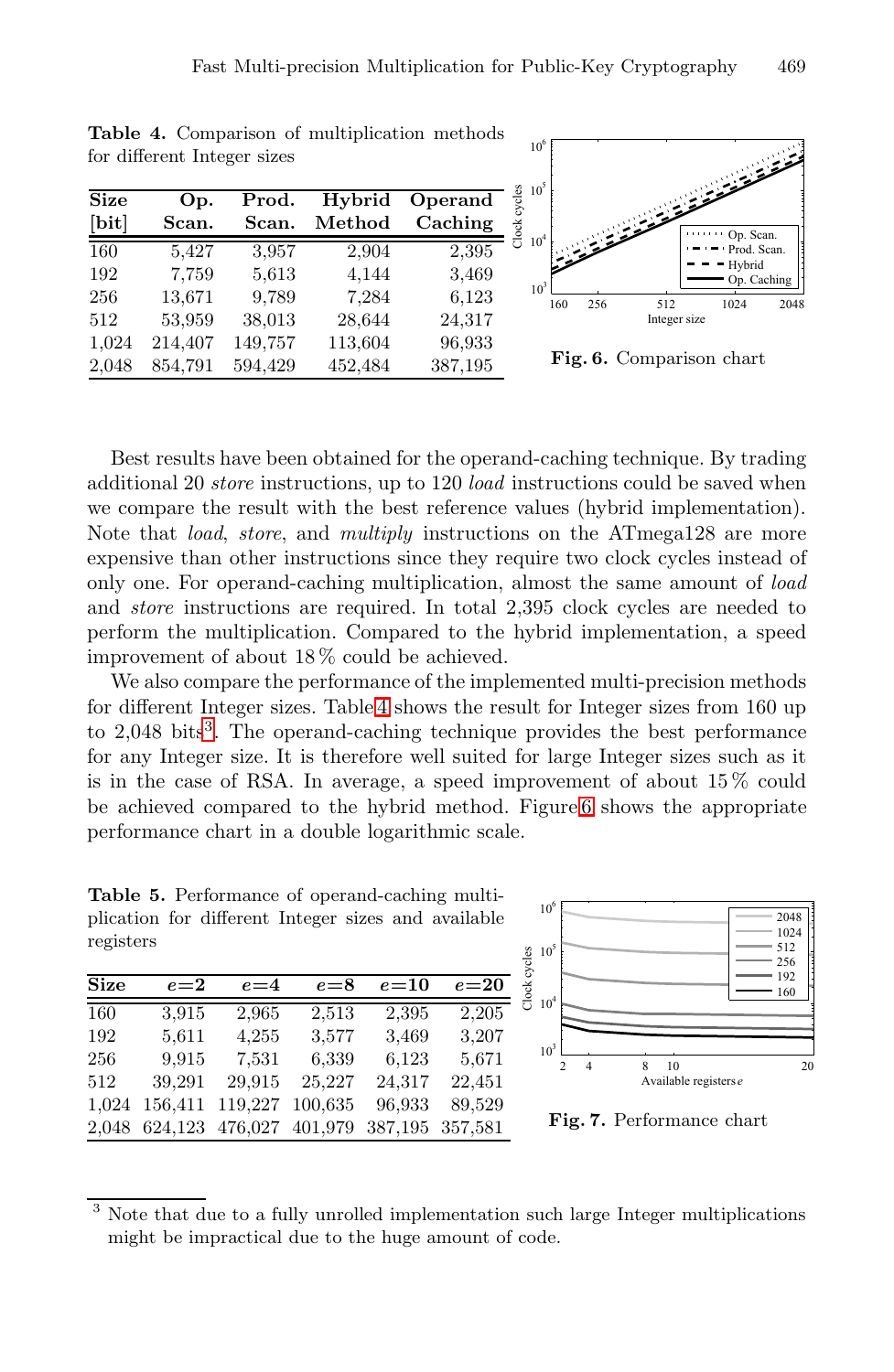<span id="page-11-1"></span>

| Method                              | Instruction |           |     |       |                | Clock  |        |
|-------------------------------------|-------------|-----------|-----|-------|----------------|--------|--------|
|                                     | LD          | <b>ST</b> | MUL | ADD   | <b>MOVW</b>    | Others | Cycles |
| Hybrid                              |             |           |     |       |                |        |        |
| Gura et al. $[6]$ $(d=5)$           | 167         | 40        | 400 | 1,360 | 355            | 197    | 3,106  |
| Uhsadel et al. $[17]$ $(d=5)$       | 238         | 40        | 400 | 986   | 355            | 184    | 2,881  |
| Scott et al. [14] $(d=4)^a$         | 200         | 40        | 400 | 1,263 | 70             | 38     | 2,651  |
| Liu et al. [12] $(d=4)$             | 200         | 40        | 400 | 1.194 | 212            | 179    | 2,865  |
| <b>Operand Caching</b>              |             |           |     |       |                |        |        |
| with looping <sup>a,c</sup> $(e=9)$ | 92          | 66        | 400 | 1,252 | 41             | 276    | 2,685  |
| unrolled <sup>b,c</sup> (e=10)      | 80          | 60        | 400 | 1.240 | $\overline{2}$ | 68     | 2,395  |

**Table 6.** Comparison with related work

 $a$   $b_{init}$ , Part 1, and Part 4 unrolled. Part 2 and Part 3 looped.

*<sup>b</sup>* Fully unrolled implementation without overhead of loop instructions.

*<sup>c</sup>* w/o PUSH/POP/CALL/RET.

Table [5](#page-10-2) and Figure [7](#page-10-2) show the performance for different Integer sizes in relation to parameter *e*. The parameter *e* is defined by the number of available registers to store words of one operand, *i.e.*  $e = \frac{f-3}{2}$ , where  $f = 2e + 3$  denotes the number of available registers in total (including the triple-size register for the accumulator). It shows that for  $e > 10$  no significant improvement in speed is obtained. The performance decrease for smaller *e* and higher Integer sizes. However, if we compare our solution (160-bit multiplication with smallest parameter  $e = 2 \rightarrow f = 7$  registers) with the product-scanning method (needing  $f = 5$  registers), we obtain 3,915 clock cycles for the operand-caching method and 3,957 clock cycles for the product scanning method. It therefore provides a good performance even for a smaller set of available registers. For the special case *e* = 20, where all 20 words of one 160-bit operand can be maintained in registers (ideal case for product scanning), it shows that the number of clock cycles reaches nearly the optimum of 2,160 clock cycles, i.e.  $4n = 80$  memory-access instructions,  $n^2 = 400$  multiplications, and  $3n^2 = 1,200$  additions.

We compare our result with related work in Table [6.](#page-11-1) For a fair comparison, we also implemented a operand-caching version that does not unroll the algorithm but includes additional loop instructions. It shows that the operand-caching method provides best performance. Compared to Gura et al. [\[6\]](#page-12-0) 23 % less clock cycles are needed for a 160-bit multiplication. A  $10\%$  improvement could be achieved compared to the best solution reported in literature [\[14\]](#page-13-1). Note that most of the related work need between 167 to 238 *load* instructions which mostly explains the higher amount of needed clock cycles.

#### <span id="page-11-0"></span>**5 Conclusions**

We presented a novel multiplication technique for embedded microprocessors. The multiplication method reduces the number of necessary *load* instructions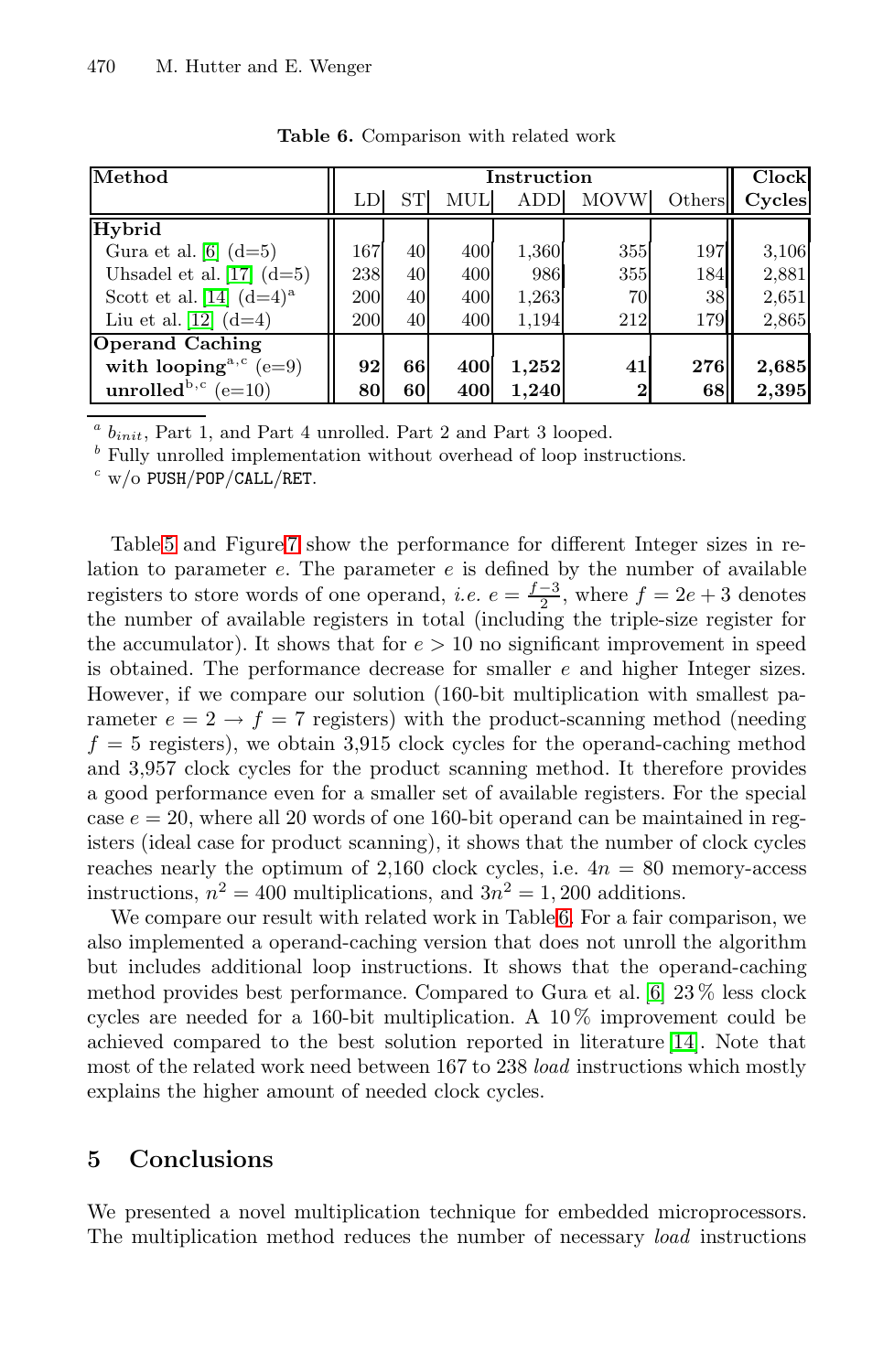through sophisticated caching of operands. Our solution follows the productscanning approach but divides the processing into several parts. This allows the scanning of sub-products where most of the operands are kept within the register-set throughout the algorithm.

In order to evaluate our solution, we implemented several multiplication techniques using different Integer sizes on the ATmega128 microcontroller. Using operand-caching multiplication, we require 2,395 clock cycles for a 160-bit multiplication. This result improves the best reported solution by a factor of  $10\%$  [\[14\]](#page-13-1). Compared to the hybrid multiplication of Gura et al. [\[6\]](#page-12-0), we achieved a speed up of 23 %. Our evaluation further showed that our solution scales very well for different Integer sizes used for ECC and RSA. We obtained an improvement of about 15 % for bit sizes between 256 and 2,048 bits compared to a reference implementation of the hybrid multiplication.

It is also worth to note that our multiplication method is perfectly suitable for processors that support multiply-accumulate (MULACC) instructions such as ARM or the dsPIC family of microcontrollers. It also fully complies to architectures which support instruction-set extensions for MULACC operations such as proposed by Großschädl and Savas [\[5\]](#page-12-7).

**Acknowledgements.** The work has been supported by the European Commission through the ICT program under contract ICT-2007-216646 (European Network of Excellence in Cryptology - ECRYPT II) and under contract ICT-SEC-2009-5-258754 (Tamper Resistant Sensor Node - TAMPRES).

## **References**

- <span id="page-12-3"></span>1. Atmel Corporation. 8-bit AVR Microcontroller with 128K Bytes In-System Programmable Flash (August 2007), [http://www.atmel.com/dyn/resources/prod\\_](http://www.atmel.com/dyn/resources/prod_documents/doc2467.pdf) [documents/doc2467.pdf](http://www.atmel.com/dyn/resources/prod_documents/doc2467.pdf)
- <span id="page-12-5"></span>2. Atmel Corporation. 8-bit AVR Instruction Set (May 2008), [http://www.atmel.](http://www.atmel.com/dyn/resources/prod_documents/doc0856.pdf) [com/dyn/resources/prod\\_documents/doc0856.pdf](http://www.atmel.com/dyn/resources/prod_documents/doc0856.pdf)
- <span id="page-12-6"></span>3. Certicom Research. Standards for Efficient Cryptography, SEC 2: Recommended Elliptic Curve Domain Parameters, Version 2.0. (January 2010), [http://www.](http://www.secg.org/) [secg.org/](http://www.secg.org/)
- <span id="page-12-1"></span>4. Comba, P.: Exponentiation cryptosystems on the IBM PC. IBM Systems Journal 29(4), 526–538 (1990)
- <span id="page-12-7"></span>5. Großschädl, J., Savaş, E.: Instruction Set Extensions for Fast Arithmetic in Finite Fields GF(*p*) and GF(2*<sup>m</sup>*). In: Joye, M., Quisquater, J.-J. (eds.) CHES 2004. LNCS, vol. 3156, pp. 133–147. Springer, Heidelberg (2004)
- <span id="page-12-0"></span>6. Gura, N., Patel, A., Wander, A., Eberle, H., Shantz, S.C.: Comparing Elliptic Curve Cryptography and RSA on 8-bit CPUs. In: Joye, M., Quisquater, J.-J. (eds.) CHES 2004. LNCS, vol. 3156, pp. 119–132. Springer, Heidelberg (2004)
- <span id="page-12-2"></span>7. Kargl, A., Pyka, S., Seuschek, H.: Fast Arithmetic on ATmega128 for Elliptic Curve Cryptography. Cryptology ePrint Archive Report 2008/442 (October 2008), <http://eprint.iacr.org/>
- <span id="page-12-4"></span>8. Koç, Ç.K.: High Speed RSA Implementation. Technical report, RSA Laboratories, RSA Data Security, Inc. 100 Marine Parkway, Suite 500 Redwood City (1994)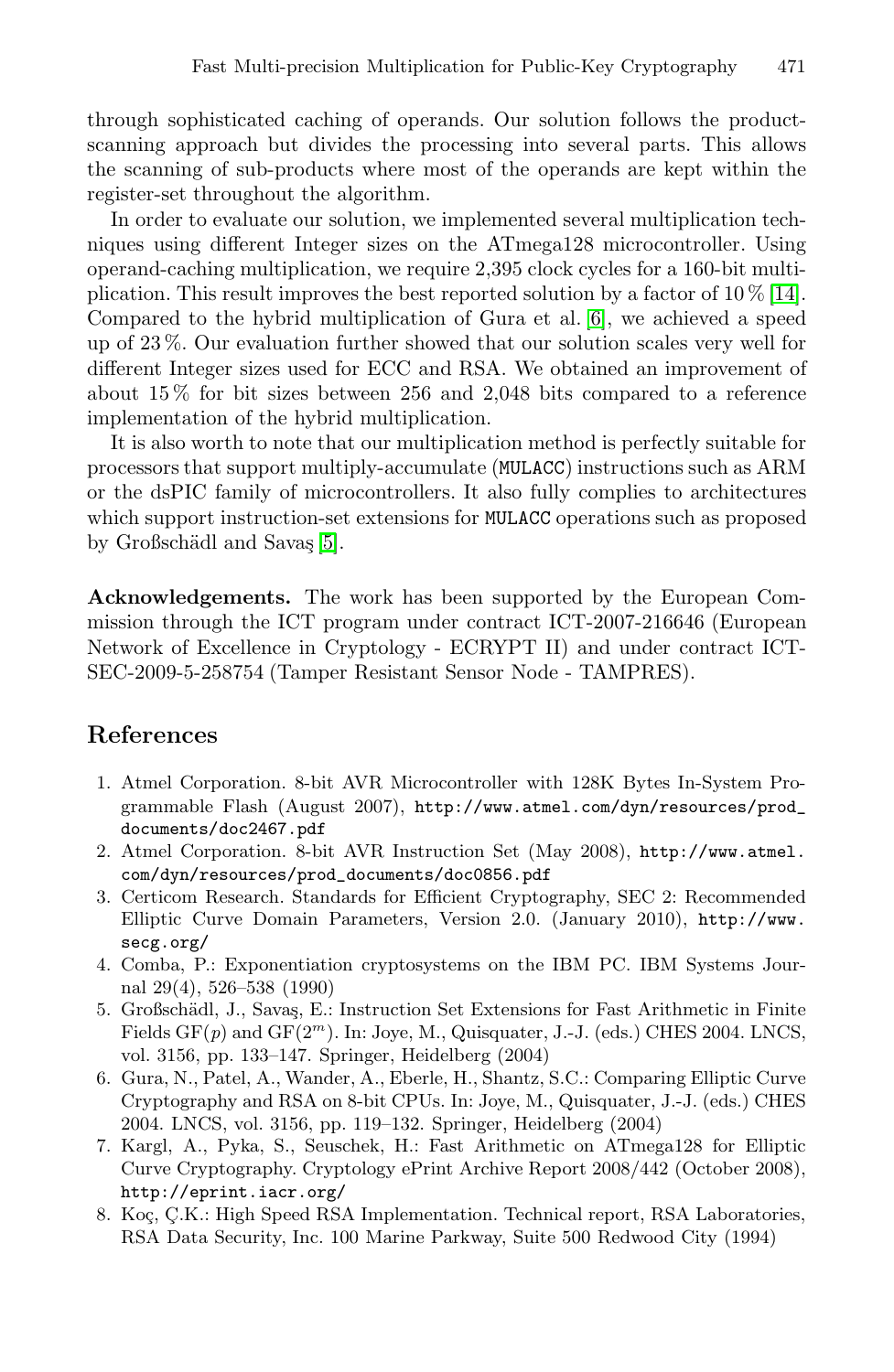- <span id="page-13-7"></span>9. Lederer, C., Mader, R., Koschuch, M., Großschädl, J., Szekely, A., Tillich, S.: Energy-Efficient Implementation of ECDH Key Exchange for Wireless Sensor Networks. In: Markowitch, O., Bilas, A., Hoepman, J.-H., Mitchell, C.J., Quisquater, J.-J. (eds.) Information Security Theory and Practice. LNCS, vol. 5746, pp. 112– 127. Springer, Heidelberg (2009)
- <span id="page-13-8"></span>10. Lenstra, A., Verheul, E.: Selecting Cryptographic Key Sizes. Journal of Cryptology 14(4), 255–293 (2001)
- <span id="page-13-6"></span>11. Liu, A., Ning, P.: TinyECC: A Configurable Library for Elliptic Curve Cryptography in Wireless Sensor Networks. In: International Conference on Information Processing in Sensor Networks - IPSN 2008, St. Louis, Missouri, USA, Mo, April 22-24, pp. 245–256 (2008)
- <span id="page-13-0"></span>12. Liu, Z., Großschädl, J., Kizhvatov, I.: Efficient and Side-Channel Resistant RSA Implementation for 8-bit AVR Microcontrollers. In: Workshop on the Security of the Internet of Things - SOCIOT 2010, 1st International Workshop, Tokyo, Japan, November 29. IEEE Computer Society, Los Alamitos (2010)
- <span id="page-13-9"></span>13. National Institute of Standards and Technology (NIST). SP800-57 Part 1: DRAFT Recommendation for Key Management: Part 1: General (May 2011), [http://](http://csrc.nist.gov/publications/drafts/800-57/Draft_SP800-57-Part1-Rev3_May2011.pdf) [csrc.nist.gov/publications/drafts/800-57/Draft\\_SP800-57-Part1-Rev3\\_](http://csrc.nist.gov/publications/drafts/800-57/Draft_SP800-57-Part1-Rev3_May2011.pdf) [May2011.pdf](http://csrc.nist.gov/publications/drafts/800-57/Draft_SP800-57-Part1-Rev3_May2011.pdf)
- <span id="page-13-1"></span>14. Scott, M., Szczechowiak, P.: Optimizing Multiprecision Multiplication for Public Key Cryptography. Cryptology ePrint Archive, Report 2007/299 (2007), [http://](http://eprint.iacr.org/) [eprint.iacr.org/](http://eprint.iacr.org/)
- <span id="page-13-2"></span>15. Szczechowiak, P., Oliveira, L.B., Scott, M., Collier, M., Dahab, R.: NanoECC: Testing the Limits of Elliptic Curve Cryptography in Sensor Networks. In: Verdone, R. (ed.) EWSN 2008. LNCS, vol. 4913, pp. 305–320. Springer, Heidelberg (2008)
- <span id="page-13-5"></span>16. Ugus, O., Hessler, A., Westhoff, D.: Performance of Additive Homomorphic EC-ElGamal Encryption for TinyPEDS. In: GI/ITG KuVS Fachgespräch Drahtlose Sensornetze, RWTH Aachen, UbiSec 2007 (July 2007)
- <span id="page-13-3"></span>17. Uhsadel, L., Poschmann, A., Paar, C.: Enabling Full-Size Public-Key Algorithms on 8-bit Sensor Nodes. In: 4th European Workshop on Security and Privacy in Ad-hoc and Sensor Networks, ESAS 2007, Cambridge, UK, July 2-3 (2007)
- <span id="page-13-4"></span>18. Wang, H., Li, Q.: Efficient Implementation of Public Key Cryptosystems on Mote Sensors (Short Paper). In: Ning, P., Qing, S., Li, N. (eds.) ICICS 2006. LNCS, vol. 4307, pp. 519–528. Springer, Heidelberg (2006)

# **A Algorithm for Operand-Caching Multiplication**

The following pseudo code shows the algorithm for multi-precision multiplication using the operand-caching method. Variables that are located in data memory are denoted by *M<sup>x</sup>* where *x* represents the name of the Integer *a* or *b*. The parameter *e* describes the number of locally usable registers  $R_a[e -]$  $1, \ldots, 0$  and  $R_b$  $\mid e-1, \ldots, 0$ . The triple-word accumulator is denoted by  $ACC =$  $(ACC_2, ACC_1, ACC_0).$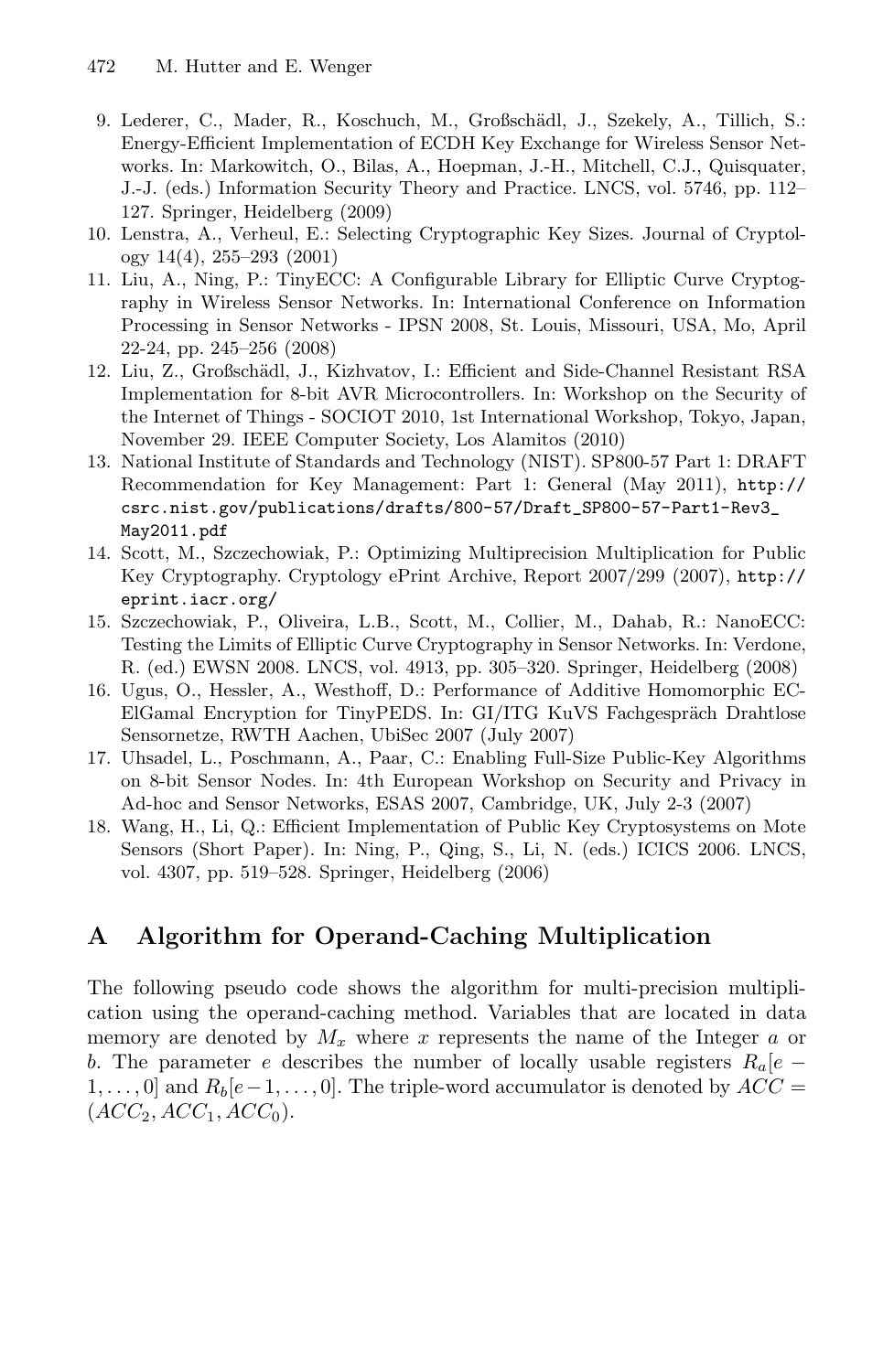```
Require: word size n, parameter e, n \ge e, Integers a, b \in[0, n), c \in [0, 2n).Ensure: c = ab.
   r = \lfloor n/e \rfloor.
   R_A[e-1, \ldots, 0] \leftarrow M_A[n-1, \ldots, re].R_B[e-1, \ldots, 0] \leftarrow M_B[n-re-1, \ldots, 0].\overline{ACC} \leftarrow 0.for i = 0 to n - re - 1 do
       for j = 0 to i do
          \overline{ACC} \leftarrow \overline{ACC} + R_A[j] * R_B[i-j].\begin{aligned} \textbf{end for} \ M_C[re+i] &\leftarrow ACC_0. \end{aligned}(ACC_1, ACC_0) \leftarrow (ACC_2, ACC_1).\angle ACC_2 \leftarrow 0.end for
   for i = 0 to n - re - 2 do
       for j = i + 1 to n - re - 1 do
          \overline{ACC} \leftarrow \overline{ACC} + R_A[j] * R_B[n-re-j+i].M_C[n+i] \leftarrow ACC_0.(ACC_1, ACC_0) \leftarrow (ACC_2, ACC_1).\angle ACC_2 \leftarrow 0.M_C[2n-re-1] \leftarrow ACC_0.\dot{ACC_0} \leftarrow 0.⎫⎪⎪⎪⎪⎪⎪⎪⎪⎪⎪⎪⎪⎪⎪⎪⎪⎪⎪⎪⎪⎪⎪⎪⎪⎪⎪⎪⎪⎪⎪⎪⎪⎪⎪⎪⎬⎪⎪⎪⎪⎪⎪⎪⎪⎪⎪⎪⎪⎪⎪⎪⎪⎪⎪⎪⎪⎪⎪⎪⎪⎪⎪⎪⎪⎪⎪⎪⎪⎪⎪⎪⎭
                                                                                                       binit
   for p = r - 1to 0 do
                                                                                                   } Row Loop:
     R_A[e-1, \ldots, 0] \leftarrow M_A[(p+1)e-1, \ldots, pe].R_B[e-1, \ldots, 0] \leftarrow M_B[e-1, \ldots, 0].for
i = 0 to
e
−
1 do
        for j = 0 to i do
          \overline{ACC} \leftarrow \overline{ACC} + R_A[j] * R_B[i-j].\operatorname*{Mc}\left[pe+i\right]\leftarrow ACC_{0}.(ACC_1, ACC_0) \leftarrow (ACC_2, ACC_1).\angle ACC_2 \leftarrow 0.end for
                                                                                                   ⎫⎪⎪⎪⎪⎪⎪⎪⎪⎪⎪⎪⎪⎪⎬⎪⎪⎪⎪⎪⎪⎪⎪⎪⎪⎪⎪⎪⎭
                                                                                                      Part 1
     ffor i = 0 to n - (p + 1)e - 1 do
        R_B[e-1, \ldots, 0] \leftarrow M_B[e+i], R_B[e-2, \ldots, 1].for j = 0 to e - 1do
          \overline{ACC} \leftarrow \overline{ACC} + R_A[j] * R_B[e-1-j].end for
        ACC \leftarrow ACC + M_C[(p+1)e + i].M_C[(p+1)e + i] \leftarrow \text{ACC}_0.(\overrightarrow{ACC}_1, \overrightarrow{ACC}_0) \leftarrow (\overrightarrow{ACC}_2, \overrightarrow{ACC}_1).\angle ACC_2 \leftarrow 0.end for
                                                                                                   ⎫⎪⎪⎪⎪⎪⎪⎪⎪⎪⎪⎪⎪⎪⎬⎪⎪⎪⎪⎪⎪⎪⎪⎪⎪⎪⎪⎪⎭
                                                                                                      Part 2
```